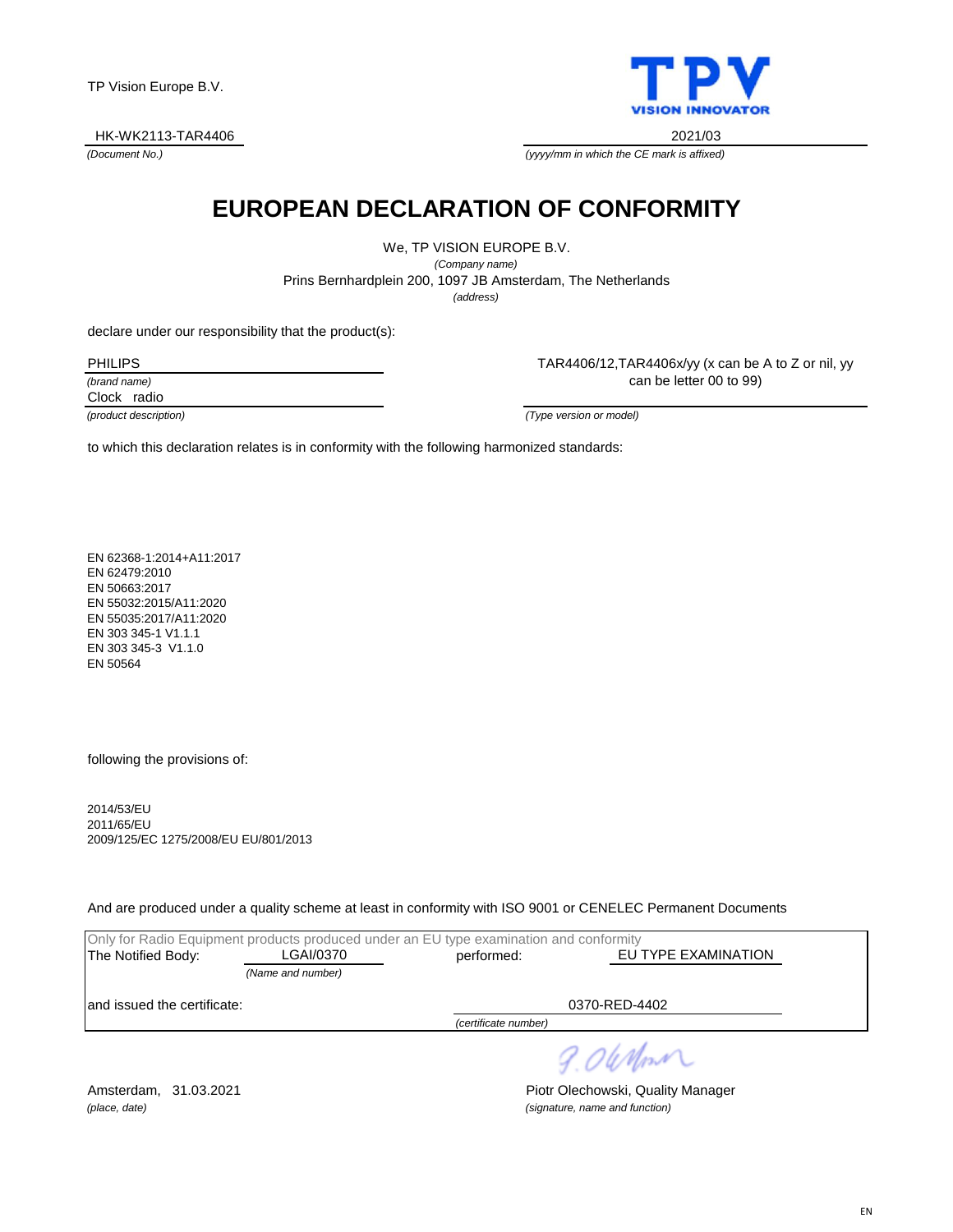TP VISION EUROPE B.V.

HK-WK2113-TAR4406 2021/03

*(Document No. / Numéro du document)*

*(yyyy/mm in which the CE mark is affixed / aaaa/mm au cours de laquelle le marquage CE a été apposé)*

# **EUROPEAN DECLARATION OF CONFORMITY**

We, TP VISION EUROPE B.V. *(Company name / Nom de l'entreprise)* (DECLARATION DE CONFORMITE CE) *(address / adresse)* Prins Bernhardplein 200, 1097 JB Amsterdam, The Netherlands

declare under our responsibility that the product(s):

(déclarons sous notre propre responsabilité que le(s) produit(s))

PHILIPS

*(brand name, nom de la marque)* Clock radio

*(product description, description du produit) (Type version or model, référence ou modèle)*

(auquel cette déclaration se rapporte, est conforme aux normes harmonisées suivantes) to which this declaration relates is in conformity with the following harmonized standards:

EN 62368-1:2014+A11:2017 EN 62479:2010 EN 50663:2017 EN 55032:2015/A11:2020 EN 55035:2017/A11:2020 EN 303 345-1 V1.1.1 EN 303 345-3 V1.1.0 EN 50564

following the provisions of: (conformément aux exigences essentielles et autres dispositions pertinentes de:)

2014/53/EU 2011/65/EU 2009/125/EC 1275/2008/EU EU/801/2013

And are produced under a quality scheme at least in conformity with ISO 9001 or CENELEC Permanent Documents (Et sont fabriqués conformément à une qualité au moins conforme à la norme ISO 9001 ou aux Documents Permanents CENELEC)

|                              | Only for Radio Equipment products produced under an EU type examination and conformity |                                             |                     |
|------------------------------|----------------------------------------------------------------------------------------|---------------------------------------------|---------------------|
| The Notified Body:           | LGAI/0370                                                                              | performed:                                  | EU TYPE EXAMINATION |
| (L'Organisme Notifié)        | (Name and number/ nom et numéro)                                                       | (a effectué)                                |                     |
| land issued the certificate: |                                                                                        |                                             | 0370-RED-4402       |
| (et a délivré le certificat) |                                                                                        | (certificate number / numéro du certificat) |                     |

9.06Mm

Amsterdam, 31.03.2021 **Piotr Olechowski, Quality Manager** *(place,date / lieu, date) (signature, name and function / signature, nom et fonction)*

TAR4406/12,TAR4406x/yy (x can be A to Z or nil, yy can be letter 00 to 99)

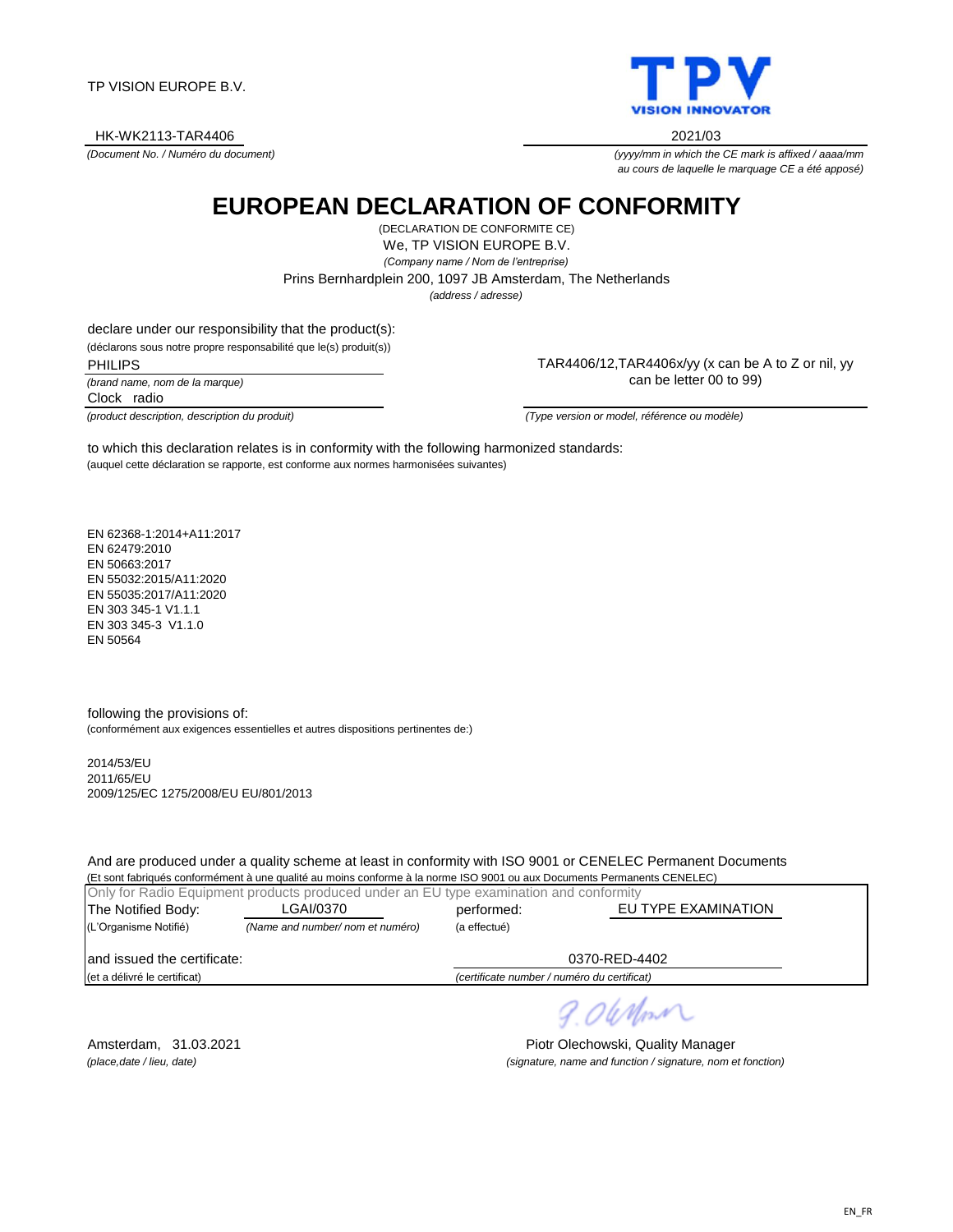#### HK-WK2113-TAR4406 2021/03



TAR4406/12,TAR4406x/yy (x can be A to Z or nil, yy

*(Bericht Nr.) (JJJJ/MM der CE Zeichnerteilung)*

### **EG - Konformitätserklärung**

Prins Bernhardplein 200, 1097 JB Amsterdam, The Netherlands Wir, TP Vision Europe B.V. *(Firmenname) (Anschrift)*

erklären als Verantwortliche, dass folgende(s) elektronische(s) Produkt(e):

PHILIPS

*(Markenname)*

Clock radio

can be letter 00 to 99)

*(Produktbezeichnung) (Typenbezeichnung oder Modell)*

auf die sich diese Konformitätserklärung bezieht, allen nachstehenden harmonisierten Normen entspricht:

EN 62368-1:2014+A11:2017 EN 62479:2010 EN 50663:2017 EN 55032:2015/A11:2020 EN 55035:2017/A11:2020 EN 303 345-1 V1.1.1 EN 303 345-3 V1.1.0 EN 50564

entsprechend der Bestimmungen der:

2014/53/EU 2011/65/EU 2009/125/EC 1275/2008/EU EU/801/2013

und die gemäß eines Qualitätsystems produziert werden, dass mindestens der ISO 9001 oder CENELEC Permanent Documents entspricht

|                              | Only for Radio Equipment products produced under an EU type examination and conformity |                    |                     |
|------------------------------|----------------------------------------------------------------------------------------|--------------------|---------------------|
| Die benannte Stelle:         | LGAI/0370                                                                              | ausgeführt:        | EU TYPE EXAMINATION |
|                              | (Name und Kennnummer)                                                                  |                    |                     |
| lund stellen das Zertifikat: |                                                                                        |                    | 0370-RED-4402       |
|                              |                                                                                        | (Zertifikatnummer) |                     |

9.06 Mont

Amsterdam, 31.03.2021 **Piotr Olechowski, Quality Manager** *(Ort, Datum) (Unterschrift, Name und Funktion des Unterzeichners)*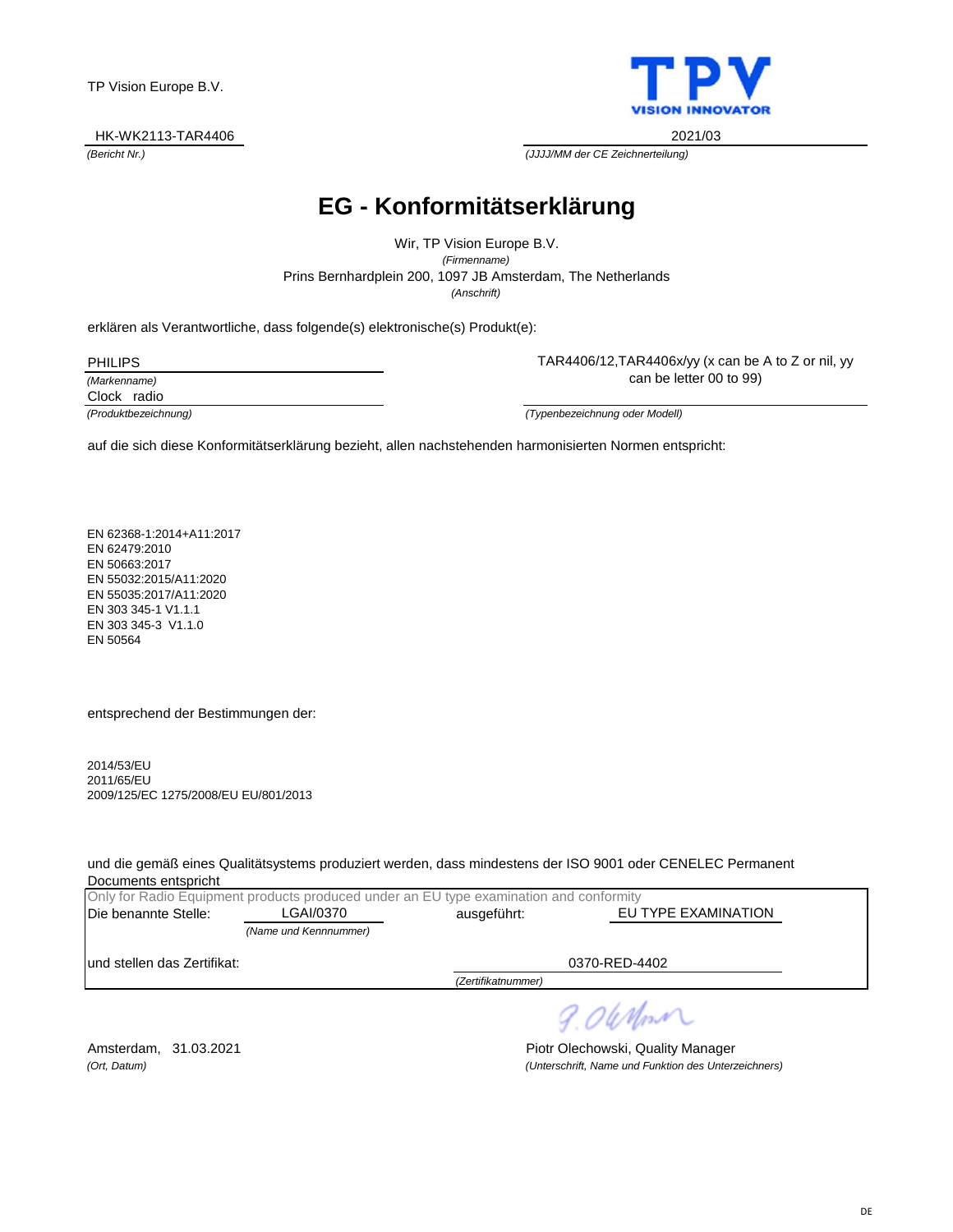#### HK-WK2113-TAR4406 2021/03



*(Documentnummer) (Jaar, maand waarin de CE markering is uitgegeven)*

# **Europese Conformiteitsverklaring**

*(adres)* Prins Bernhardplein 200, 1097 JB Amsterdam, The Netherlands Wij, TP VISION EUROPE B.V. *(Bedrijfsnaam)*

verklaren dat onder onze verantwoordelijkheid de product(en):

PHILIPS

*(merknaam)*

Clock radio

can be letter 00 to 99)

TAR4406/12,TAR4406x/yy (x can be A to Z or nil, yy

*(productbeschrijving) (typenummer of model)*

waar deze verklaring betrekking op heeft voldoen aan de volgende geharmoniseerde standaarden:

EN 62368-1:2014+A11:2017 EN 62479:2010 EN 50663:2017 EN 55032:2015/A11:2020 EN 55035:2017/A11:2020 EN 303 345-1 V1.1.1 EN 303 345-3 V1.1.0 EN 50564

volgens de voorwaarden van:

2014/53/EU 2011/65/EU 2009/125/EC 1275/2008/EU EU/801/2013

En worden geproduceerd volgens een kwaliteitsprogramma wat minimaal overeenkomt met ISO9001 of de CENELEC permanente documenten

|                                      |                  | Only for Radio Equipment products produced under an EU type examination and conformity |                     |
|--------------------------------------|------------------|----------------------------------------------------------------------------------------|---------------------|
| Notified Body:                       | LGAI/0370        | heeft uitgevoerd:                                                                      | EU TYPE EXAMINATION |
|                                      | (Naam en nummer) |                                                                                        |                     |
| en heeft een certificaat uitgegeven: |                  |                                                                                        | 0370-RED-4402       |
|                                      |                  | (nummer van het certificaat)                                                           |                     |

9.06 Mont

Amsterdam, 31.03.2021 **Piotr Olechowski, Quality Manager** *(plaats, datum) (handtekening, naam en functie)*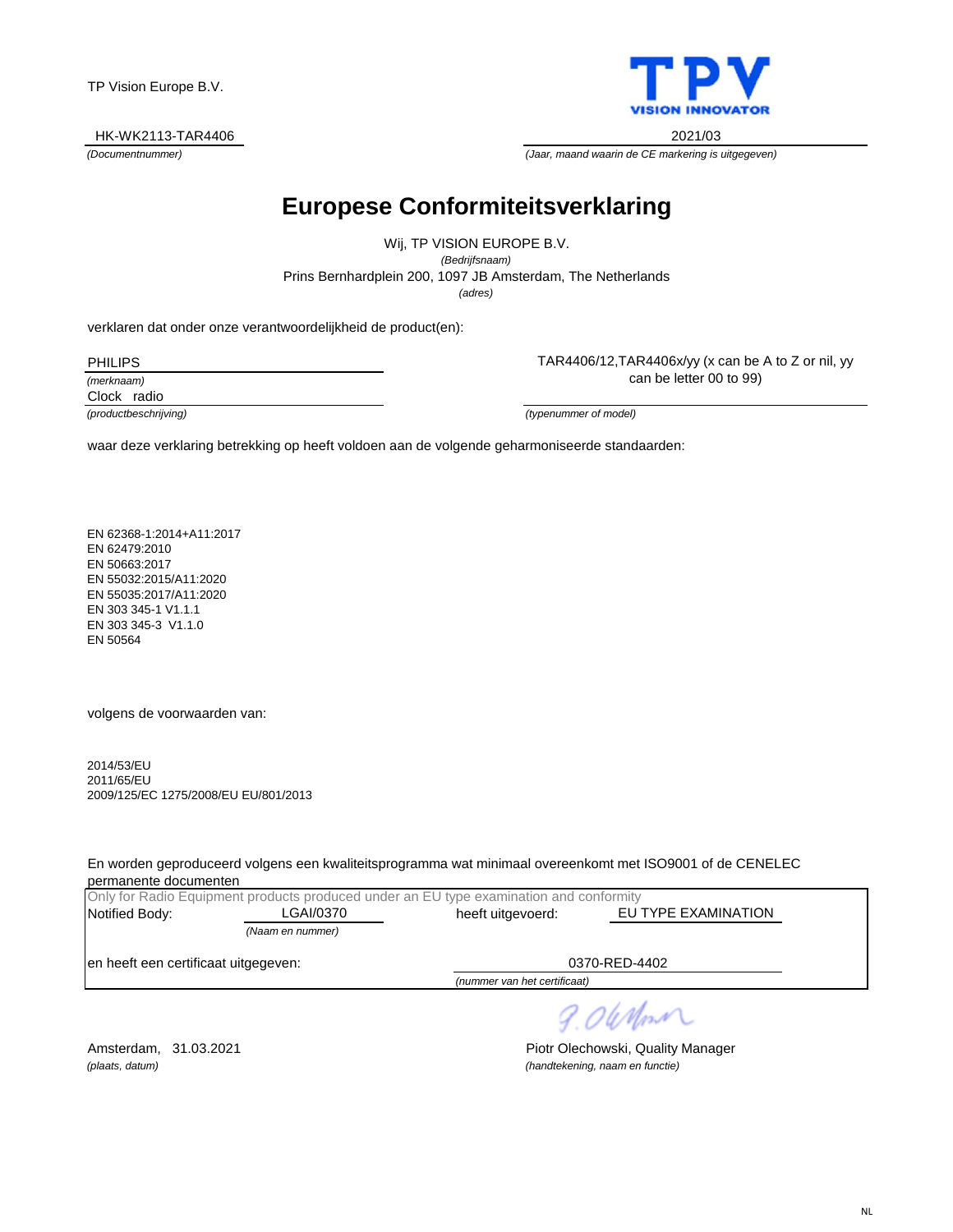#### HK-WK2113-TAR4406 2021/03



*(Dokument nummer) (Årstal for påhæftning af CE-mærkning)*

### **CE deklarationserklæring**

Prins Bernhardplein 200, 1097 JB Amsterdam, The Netherlands Vi, TP VISION EUROPE B.V. *(virksomhedens navn) (adresse)*

erklærer i henhold til vores ansvar, at de(t) elektriske produkt(er):

PHILIPS

*(navn på varermærke)*

Clock radio

*(produktbeskrivelse) (type eller model)*

TAR4406/12,TAR4406x/yy (x can be A to Z or nil, yy can be letter 00 to 99)

denne erklæring relaterer sig til er i overenstemmelse med de harmoniserede standarder:

EN 62368-1:2014+A11:2017 EN 62479:2010 EN 50663:2017 EN 55032:2015/A11:2020 EN 55035:2017/A11:2020 EN 303 345-1 V1.1.1 EN 303 345-3 V1.1.0 EN 50564

opfylder krav og forskrifter af:

2014/53/EU 2011/65/EU 2009/125/EC 1275/2008/EU EU/801/2013

Og er produceret i en kvalitet, der, som minimum, opfylder kravene i ISO 9001-standarden eller CENELEC´s permanente dokumenter

|                          |                              | Only for Radio Equipment products produced under an EU type examination and conformity |                     |  |
|--------------------------|------------------------------|----------------------------------------------------------------------------------------|---------------------|--|
| udstedt af:              | LGAI/0370<br>har gennemført: |                                                                                        | EU TYPE EXAMINATION |  |
|                          | (Navn og nummer)             |                                                                                        |                     |  |
| og udstedt certifikatet: |                              |                                                                                        | 0370-RED-4402       |  |
|                          |                              | $-1.0000$ $-1.0000$                                                                    |                     |  |

*(certifikat nummer)*

9.06 Mont

*(sted, dato) (Signatur, navn og titel)*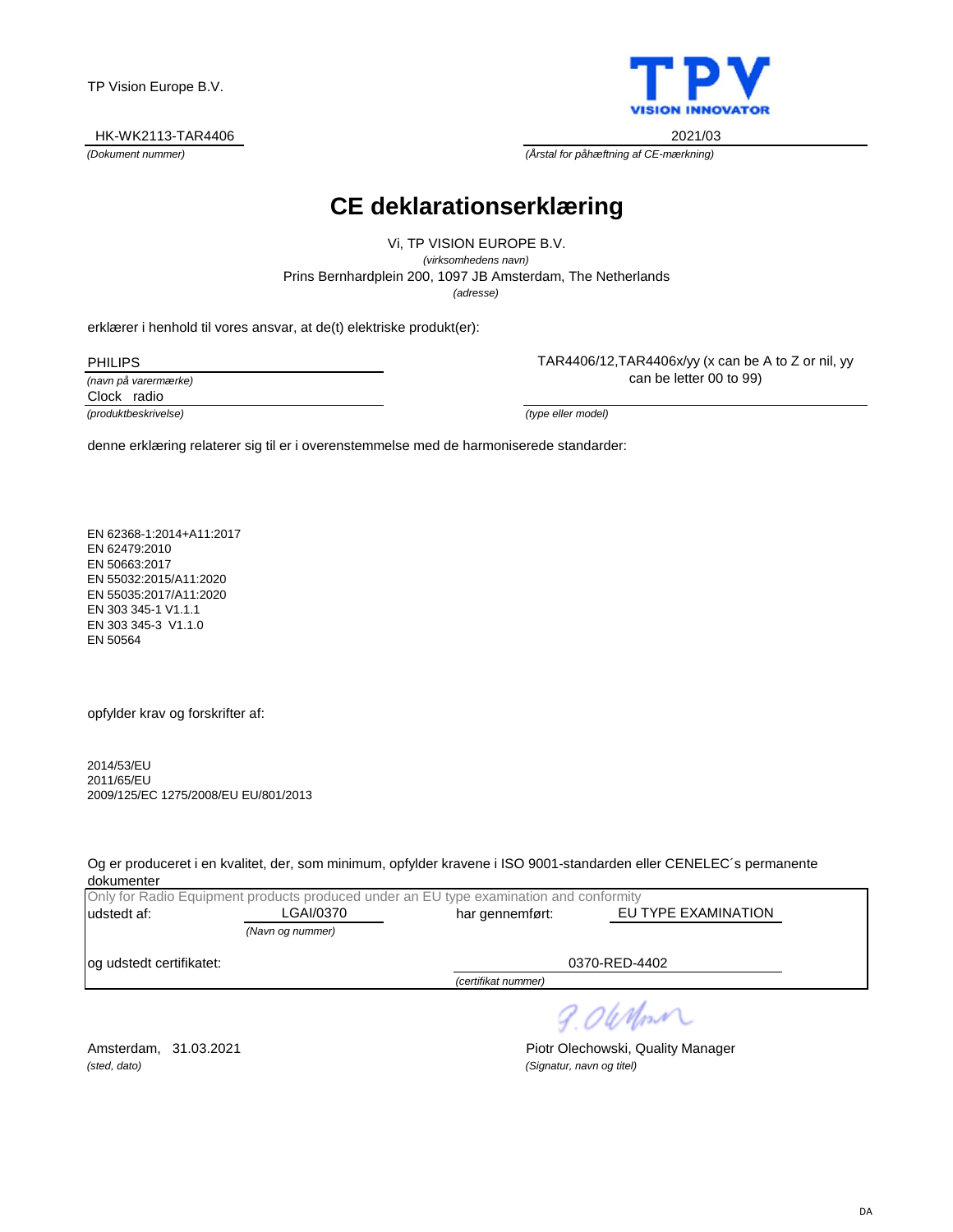#### HK-WK2113-TAR4406 2021/03

**VISION INNOVATOR** 

*(Raportti nr.) (CE merkinnän myöntämisvuosi)*

### **Vaatimustenmukaisuusvakuutus**

Prins Bernhardplein 200, 1097 JB Amsterdam, The Netherlands Me, TP VISION EUROPE B.V. *(Nimi) (Osoite)*

Ilmoitus seuraavista vastuullamme olevista sähkötuotteista:

PHILIPS

*(Brändinimi)*

Clock radio

can be letter 00 to 99)

TAR4406/12,TAR4406x/yy (x can be A to Z or nil, yy

*(Tuotekuvaus) (Tyypi, versio tai malli)*

Tämä vakuutus on yhdenmukainen seuraavien harmonisointistandardien kanssa:

EN 62368-1:2014+A11:2017 EN 62479:2010 EN 50663:2017 EN 55032:2015/A11:2020 EN 55035:2017/A11:2020 EN 303 345-1 V1.1.1 EN 303 345-3 V1.1.0 EN 50564

Seuraavien määräysten mukaisesti:

2014/53/EU 2011/65/EU 2009/125/EC 1275/2008/EU EU/801/2013

Ja on tuotettu seuraavien laatujärjestelmien mukaisesti : ISO 9001 ja CENELEC asiakirjat

|                        | Only for Radio Equipment products produced under an EU type examination and conformity |                                     |               |  |
|------------------------|----------------------------------------------------------------------------------------|-------------------------------------|---------------|--|
| Ilmoitettu laitos:     | LGAI/0370                                                                              | EU TYPE EXAMINATION<br>suoritetaan: |               |  |
|                        | (Nimi ja numero)                                                                       |                                     |               |  |
| Todistuksen antaja:    |                                                                                        |                                     | 0370-RED-4402 |  |
| (Sertifikaatin numero) |                                                                                        |                                     |               |  |
|                        |                                                                                        |                                     | ____          |  |

9. OWnm

*(paikka, päiväys) (Allekirjoitus, nimi ja asema)*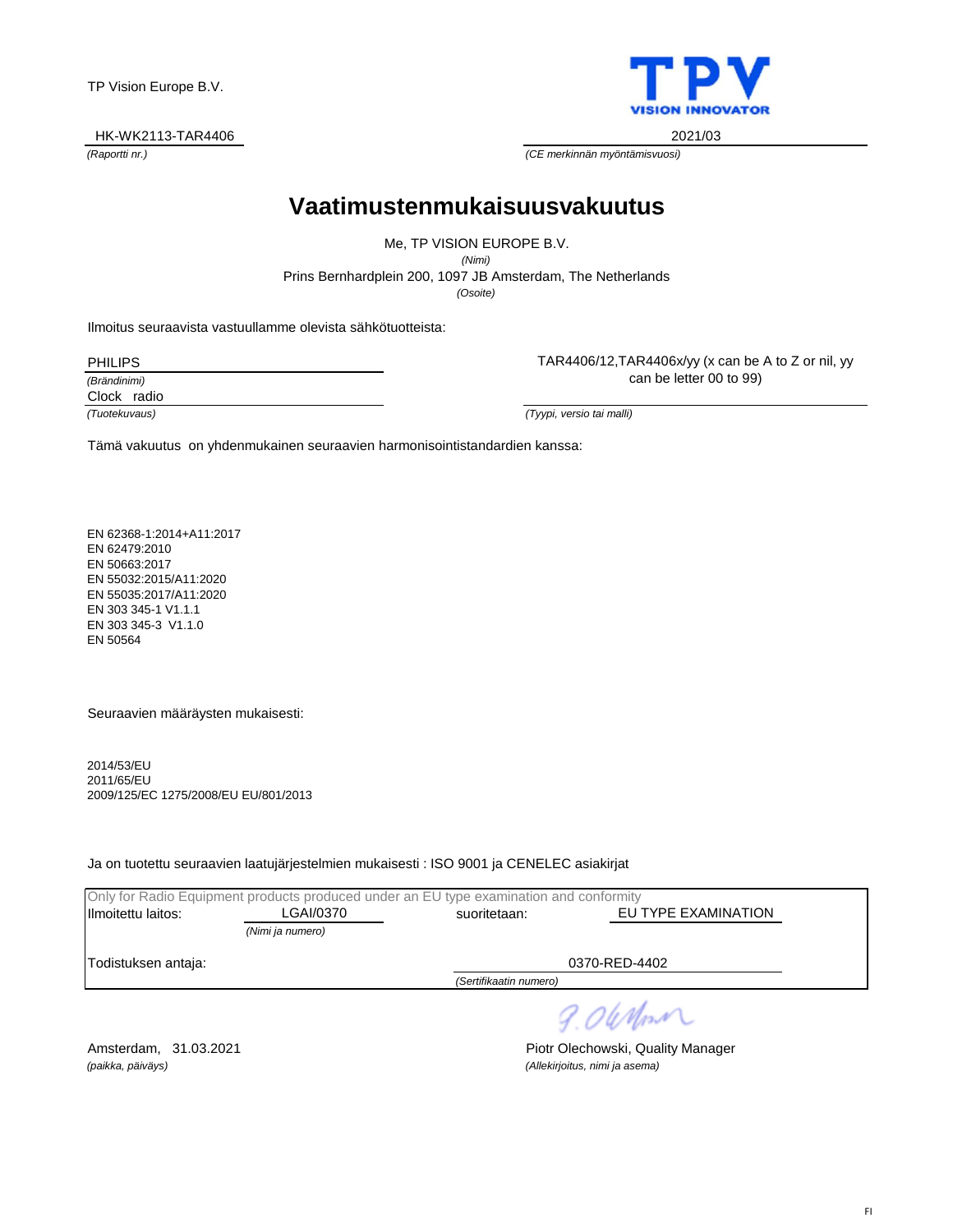HK-WK2113-TAR4406 2021/03



*(Número de Documento) (año/mes en que se colocó el marcado CE)*

# **DECLARACIÓN DE CONFORMIDAD EUROPEA**

Prins Bernhardplein 200, 1097 JB Amsterdam, The Netherlands Nosotros, TP VISION EUROPE B.V. *(Nombre de la Empresa) (dirección)*

Declaramos bajo nuestra responsabilidad que el/los producto(s):

PHILIPS

*(nombre de la marca)* Clock radio

TAR4406/12,TAR4406x/yy (x can be A to Z or nil, yy can be letter 00 to 99)

*(descripción del producto) (Referencia o modelo)*

Al/a los que esta declaración hace(n) referencia es/son conforme(s) con los siguientes estándares armonizados:

EN 62368-1:2014+A11:2017 EN 62479:2010 EN 50663:2017 EN 55032:2015/A11:2020 EN 55035:2017/A11:2020 EN 303 345-1 V1.1.1 EN 303 345-3 V1.1.0 EN 50564

siguiendo las disposiciones pertinentes de:

2014/53/EU 2011/65/EU 2009/125/EC 1275/2008/EU EU/801/2013

Y se fabrican conforme a una calidad como mínimo conforme a la norma ISO 9001 o a los Documentos Permanentes CENELEC

|                               | Only for Radio Equipment products produced under an EU type examination and conformity |                         |                     |
|-------------------------------|----------------------------------------------------------------------------------------|-------------------------|---------------------|
| El organismo notificado:      | LGAI/0370                                                                              | hecho en:               | EU TYPE EXAMINATION |
|                               | (Nombre y número)                                                                      |                         |                     |
| y ha expedido el certificado: |                                                                                        |                         | 0370-RED-4402       |
|                               |                                                                                        | (número de certificado) |                     |

9.06 Mon

*(lugar, fecha) (firma, nombre y cargo)*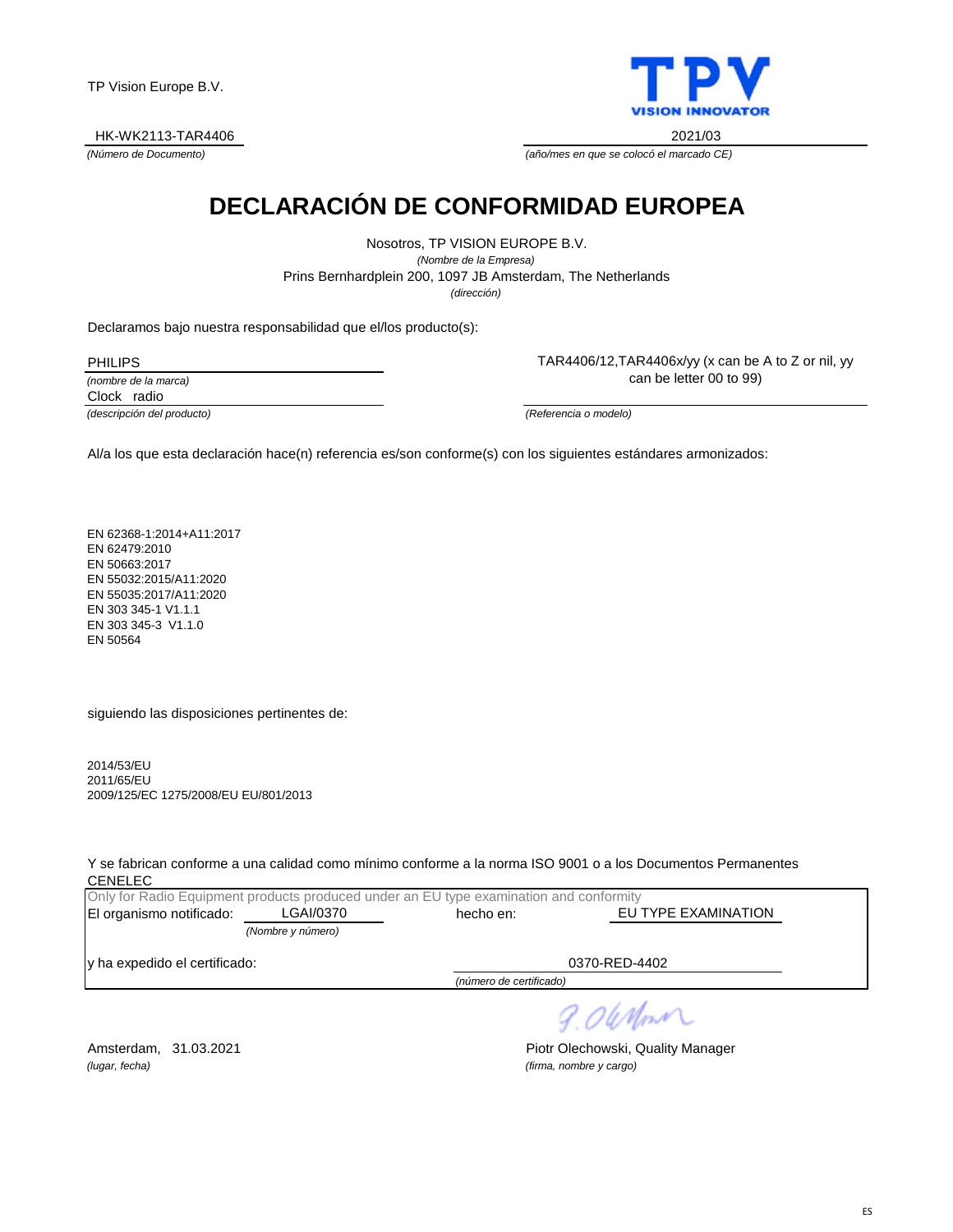HK-WK2113-TAR4406 2021/03



*(Número do Documento) (durante a qual a marcação CE foi fixada)*

# **DECLARAÇAO DE CONFORMIDADE CE**

Nós, TP VISION EUROPE B.V. *(Nome da empresa)* Prins Bernhardplein 200, 1097 JB Amsterdam, The Netherlands *(morada)*

Declaramos sob a nossa responsabilidade que o(s) produto(s):

PHILIPS

*(nome da marca)*

Clock radio

TAR4406/12,TAR4406x/yy (x can be A to Z or nil, yy can be letter 00 to 99)

*(descrição do produto) (referéncia ou modelo)*

A(os) quais diz respeito esta declaração é/são conforme(s) com os seguintes standards harmonisados:

EN 62368-1:2014+A11:2017 EN 62479:2010 EN 50663:2017 EN 55032:2015/A11:2020 EN 55035:2017/A11:2020 EN 303 345-1 V1.1.1 EN 303 345-3 V1.1.0 EN 50564

Conforme as exigencias essenciais e outras disposições pertinentes de:

2014/53/EU 2011/65/EU 2009/125/EC 1275/2008/EU EU/801/2013

E são fabricadas sob critérios de qualidade no mínimo conformes com a norma ISO 9001 ou documentos Permanentes CENELEC

|                       |                 | Only for Radio Equipment products produced under an EU type examination and conformity |                     |
|-----------------------|-----------------|----------------------------------------------------------------------------------------|---------------------|
| Organismo Notificado: | ∟GAI/0370       | efectuado por:                                                                         | EU TYPE EXAMINATION |
|                       | (Nome e número) |                                                                                        |                     |
| emitiu o certificado: |                 |                                                                                        | 0370-RED-4402       |
|                       |                 | (numero do certificado)                                                                |                     |

9.06 Mon

*(local, data) (assinatura, nome e função)*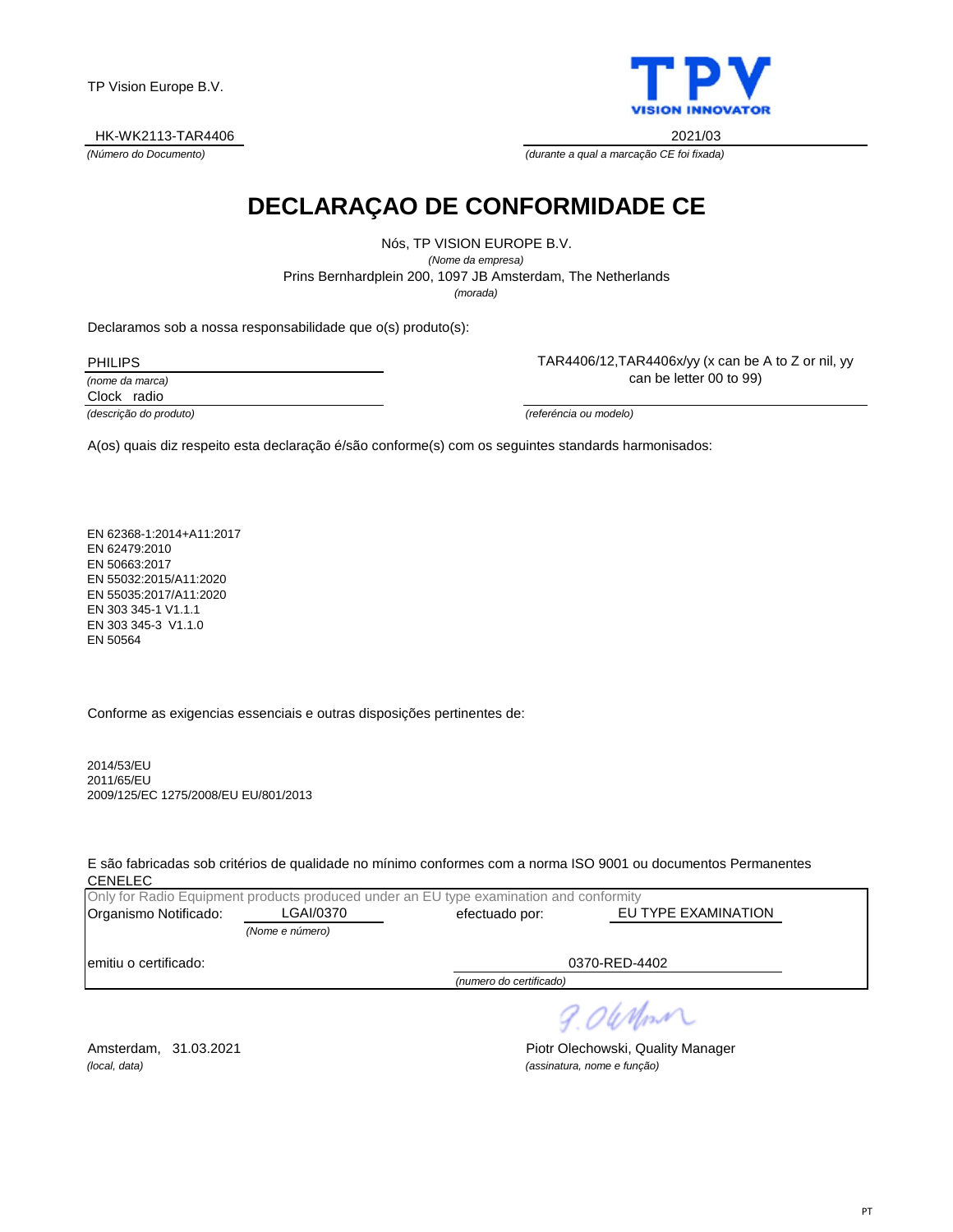HK-WK2113-TAR4406 2021/03



*(Numero di documento) (in cui è apposto il marchio CE)*

# **DICHIARAZIONE DI CONFORMITA' CE**

Prins Bernhardplein 200, 1097 JB Amsterdam, The Netherlands la sottoscritta TP VISION EUROPE B.V. *(Nome della società) (indirizzo)*

dichiariamo sotto la nostra responsabilità che il(i) prodotto (i):

PHILIPS

*(marchio)*

Clock radio

*(descrizione del prodotto) (referenza o modello)*

TAR4406/12,TAR4406x/yy (x can be A to Z or nil, yy can be letter 00 to 99)

al quale questa dichiarazione si riferisce è conforme alle seguenti norme armonizzate:

EN 62368-1:2014+A11:2017 EN 62479:2010 EN 50663:2017 EN 55032:2015/A11:2020 EN 55035:2017/A11:2020 EN 303 345-1 V1.1.1 EN 303 345-3 V1.1.0 EN 50564

a seguito delle disposizioni del:

2014/53/EU 2011/65/EU 2009/125/EC 1275/2008/EU EU/801/2013

e i processi produttivi seguono un sistema qualità conforme almeno alla norma ISO9001 o agli standard CENELEC

|                               |                         | Only for Radio Equipment products produced under an EU type examination and conformity |               |  |
|-------------------------------|-------------------------|----------------------------------------------------------------------------------------|---------------|--|
| L'Organismo Notificato:       | LGAI/0370               | EU TYPE EXAMINATION<br>ha eseguito:                                                    |               |  |
|                               | (nome e numero)         |                                                                                        |               |  |
| le rilasciato il certificato: |                         |                                                                                        | 0370-RED-4402 |  |
|                               | (numero di certificato) |                                                                                        |               |  |
|                               |                         |                                                                                        |               |  |

9.06 Monri

*(luogo, data) (firma , nome e funzione)*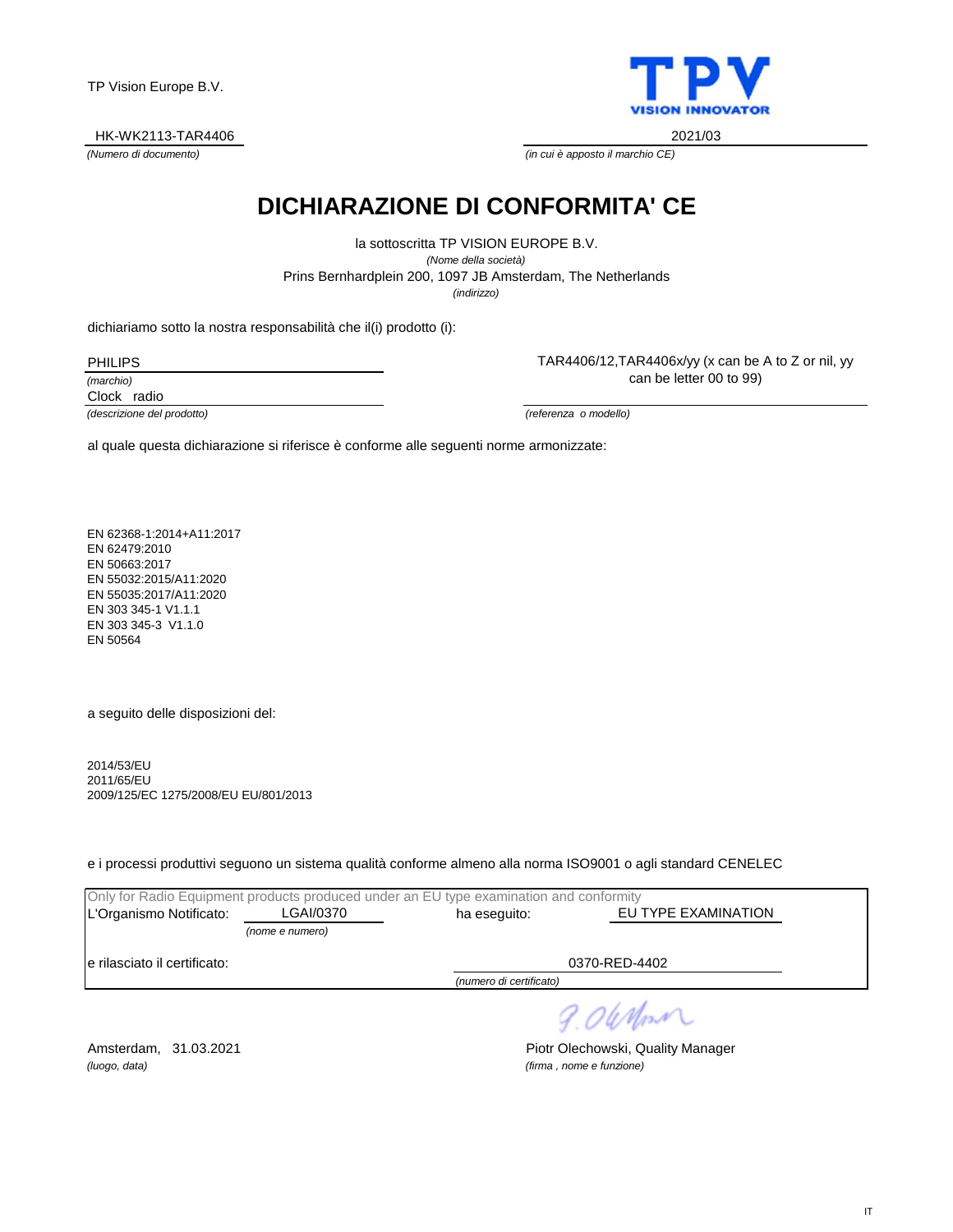#### HK-WK2113-TAR4406 2021/03



TAR4406/12,TAR4406x/yy (x can be A to Z or nil, yy can be letter 00 to 99)

*(Αρ. έκθεσης) (Έτος επικόλλησης του σήματος συμμόρφωσης CE)*

### **ΔΗΛΩΣΗ ΣΥΜΜΟΡΦΩΣΗΣ CE**

Prins Bernhardplein 200, 1097 JB Amsterdam, The Netherlands Εμείς, η εταιρεία TP VISION EUROPE B.V. *(Επωνυμία) (Διεύθυνση)*

Δηλώνουμε υπεύθυνα ότι το ηλεκτρολογικό προϊόν/ προϊόντα:

PHILIPS

*(ονομασία μάρκας)*

Clock radio

*(περιγραφή προϊόντος) (Τύπος έκδοσης ή μοντέλο)*

στο οποίο/ στα οποία αφορά η παρούσα δήλωση συμμορφούται/ συμμορφούνται με τα εξής εναρμονισμένα πρότυπα:

EN 62368-1:2014+A11:2017 EN 62479:2010 EN 50663:2017 EN 55032:2015/A11:2020 EN 55035:2017/A11:2020 EN 303 345-1 V1.1.1 EN 303 345-3 V1.1.0 EN 50564

Σύμφωνα με τις διατάξεις των οδηγιών:

2014/53/EU 2011/65/EU 2009/125/EC 1275/2008/EU EU/801/2013

Και παράγεται/ παράγονται σύμφωνα με ένα ποιοτικό πρόγραμμα που συμμορφούται, κατ'ελάχιστον, με το πρότυπο ISO 9001 ή με τα Μόνιμα Έγγραφα Τεκμηρίωσης της CENELEC

|                               | Only for Radio Equipment products produced under an EU type examination and conformity |                          |                     |
|-------------------------------|----------------------------------------------------------------------------------------|--------------------------|---------------------|
| Ο ειδοποιηθείς                | LGAI/0370                                                                              | διεξήγαγε:               | EU TYPE EXAMINATION |
| οργανισμός:                   | (Ονομασία και αριθμός)                                                                 |                          |                     |
| Και εξέδωσε το πιστοποιητικό: |                                                                                        |                          | 0370-RED-4402       |
|                               |                                                                                        | (αριθμός πιστοποιητικού) |                     |

9.06 Mon

Amsterdam, 31.03.2021 **Piotr Olechowski, Quality Manager** *(τόπος, ημερομηνία) (υπογραφή, ονοματεπώνυμο και λειτουργία)*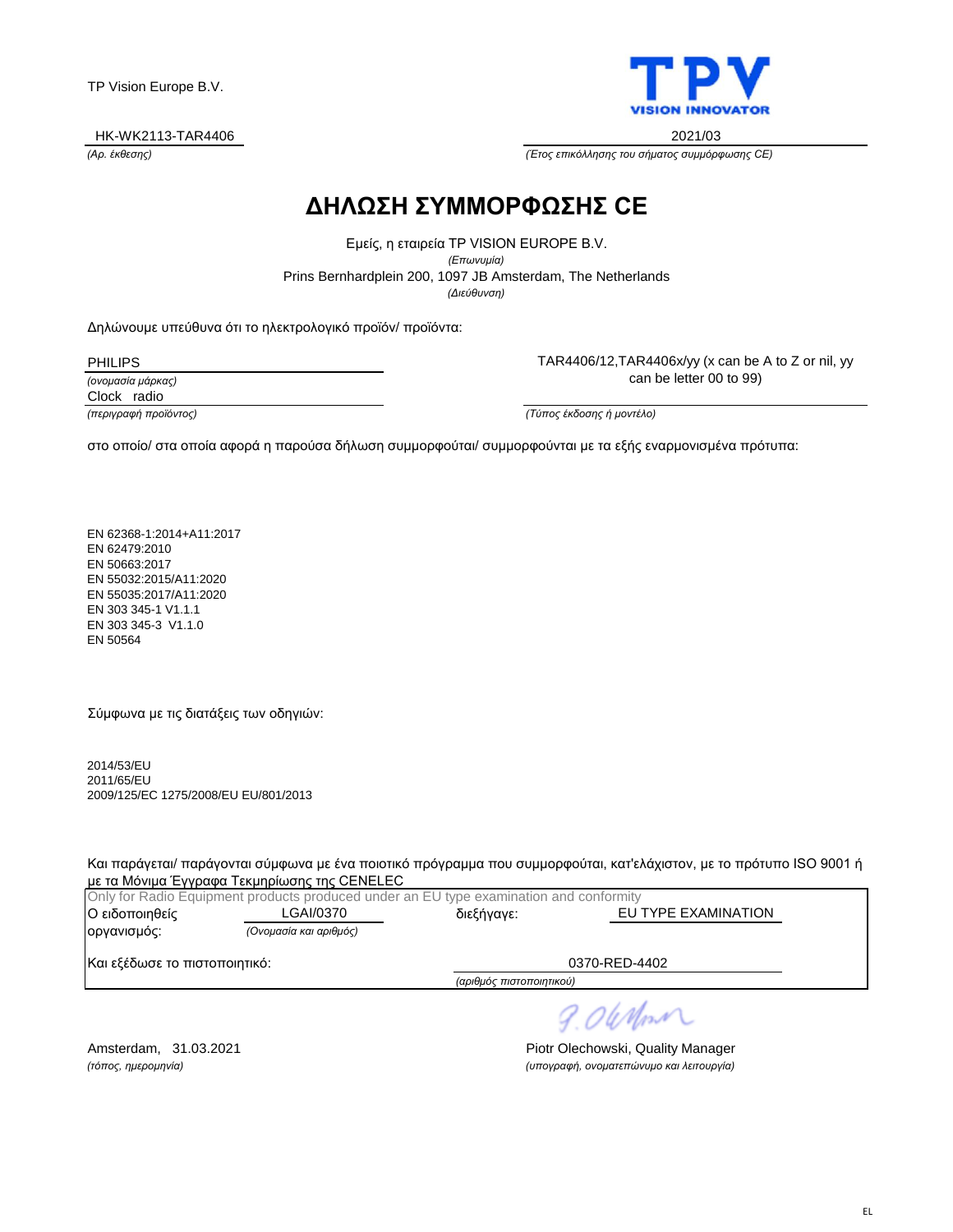#### HK-WK2113-TAR4406 2021/03



TAR4406/12,TAR4406x/yy (x can be A to Z or nil, yy

*(Numer raportu) (Rok, w którym oznakowanie CE zostało umieszczone na wyrobie)*

# **DEKLARACJA ZGODNOŚCI CE**

Prins Bernhardplein 200, 1097 JB Amsterdam, The Netherlands My, TP VISION EUROPE B.V. *(Nazwa) (adres)*

Deklarujemy na naszą odpowiedzialność, że urządzeni(e/a) elektryczne:

PHILIPS

*(marka)*

Clock radio

can be letter 00 to 99)

*(nazwa /opis produktu) (Typ lub model)*

Do którego odnosi się niniejsza deklaracja jest zgodny z następującymi normami zharmonizowanymi:

EN 62368-1:2014+A11:2017 EN 62479:2010 EN 50663:2017 EN 55032:2015/A11:2020 EN 55035:2017/A11:2020 EN 303 345-1 V1.1.1 EN 303 345-3 V1.1.0 EN 50564

Zgodnie z dyrektywami:

2014/53/EU 2011/65/EU 2009/125/EC 1275/2008/EU EU/801/2013

oraz został wyprodukowany zgodnie ze standardami jakościowymi takimi jak ISO9001 lub CENELEC Permanent Documents

| Only for Radio Equipment products produced under an EU type examination and conformity |                 |                                  |  |  |
|----------------------------------------------------------------------------------------|-----------------|----------------------------------|--|--|
| Jednostka certyfikująca:                                                               | LGAI/0370       | EU TYPE EXAMINATION<br>wykonała: |  |  |
|                                                                                        | (Nazwa i numer) |                                  |  |  |
| 0370-RED-4402<br>i wydała certyfikat:                                                  |                 |                                  |  |  |
| (numero del certificatonumer certyfikatu)                                              |                 |                                  |  |  |

9.06 Mont

Amsterdam, 31.03.2021 **Piotr Olechowski, Quality Manager** *(miasto, data) (podpis, imię i nazwisko oraz funkcja)*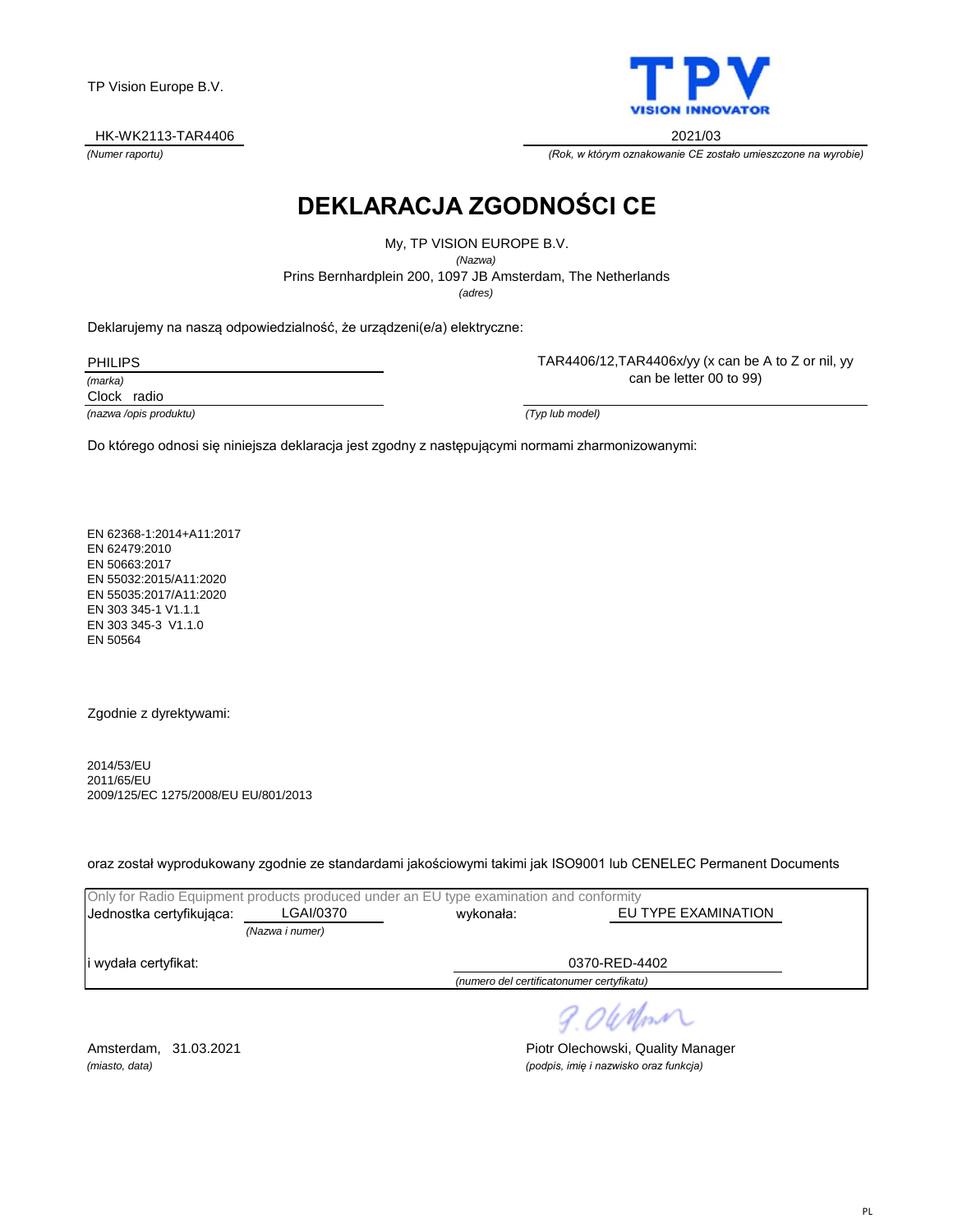HK-WK2113-TAR4406 2021/03

**VISION INNOV ATOR** 

TAR4406/12,TAR4406x/yy (x can be A to Z or nil, yy

*(Nr. raport) (Anul în care este aplicat marcajul CE)*

# **DECLARAŢIE DE CONFORMITATE CE**

*(adresă)* Prins Bernhardplein 200, 1097 JB Amsterdam, The Netherlands Noi, TP VISION EUROPE B.V. *(Nume)*

Declarăm pe proprie răspundere că produsul (produsele) electric(e):

PHILIPS

*(marca)*

Clock radio

*(descriere produs) (Tip sau model)*

can be letter 00 to 99)

La care se referă această declaraţie, este in conformitate cu următoarele standarde armonizate:

EN 62368-1:2014+A11:2017 EN 62479:2010 EN 50663:2017 EN 55032:2015/A11:2020 EN 55035:2017/A11:2020 EN 303 345-1 V1.1.1 EN 303 345-3 V1.1.0 EN 50564

În conformitate cu dispoziţiile directivelor:

2014/53/EU 2011/65/EU 2009/125/EC 1275/2008/EU EU/801/2013

Şi sunt fabricate după o schemă de calitate conformă cel puţin cu standardul ISO 9001 sau Documentele Permanente CENELEC

|                         |                 | Only for Radio Equipment products produced under an EU type examination and conformity |                     |
|-------------------------|-----------------|----------------------------------------------------------------------------------------|---------------------|
| Organismul notificat:   | LGAI/0370       | a efectuat:                                                                            | EU TYPE EXAMINATION |
|                         | (Nume si număr) |                                                                                        |                     |
| Si a emis certificatul: |                 |                                                                                        | 0370-RED-4402       |
|                         |                 | (Numărul certificatului)                                                               |                     |

9.06 Mont

*(locul, data) (semnătura, nume şi funcţie)*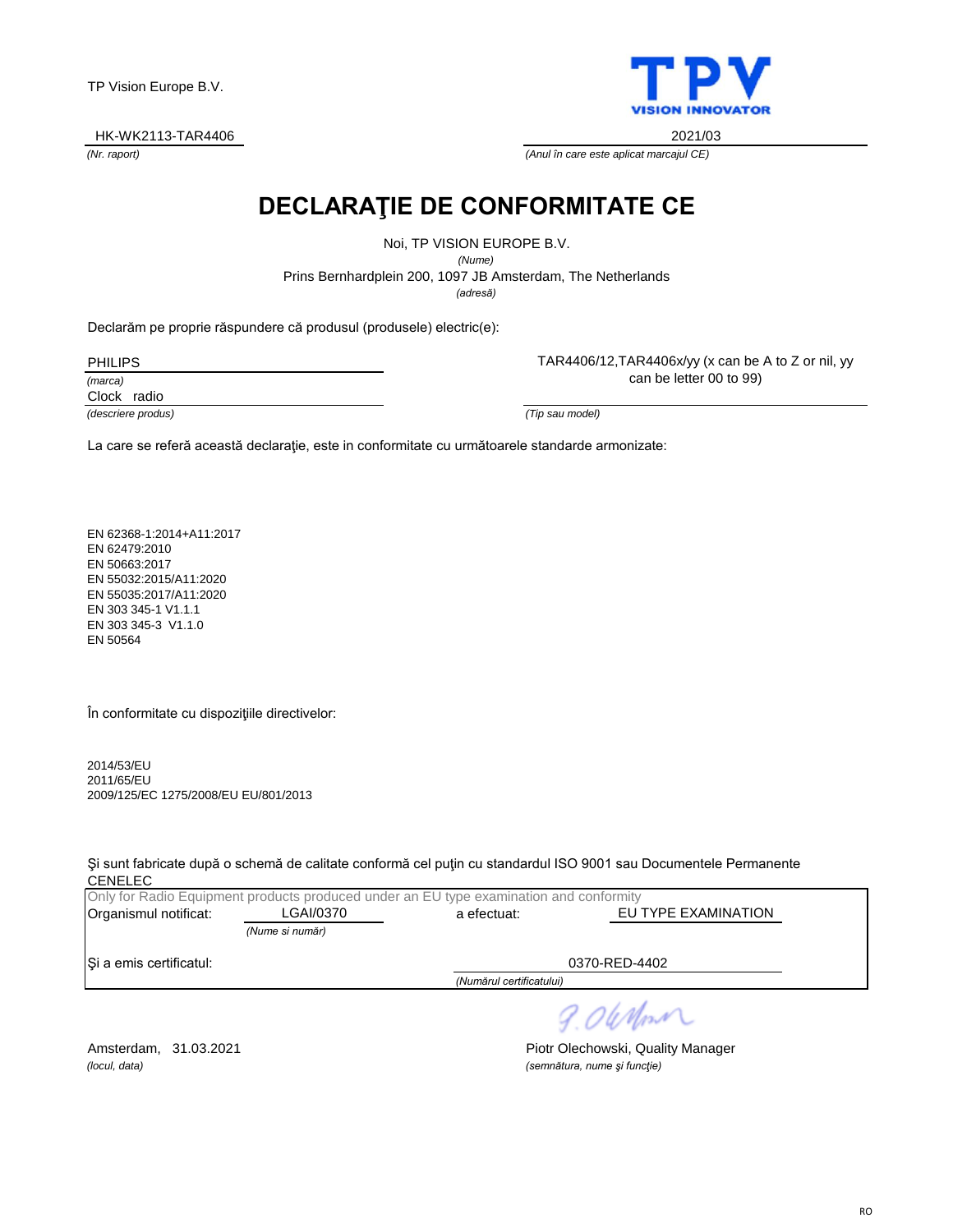HK-WK2113-TAR4406 2021/03



*(Jelentés száma) (A CE jelzés feltüntetésének éve)*

# **EC MEGFELELŐSÉGI NYILATKOZAT**

A TP VISION EUROPE B.V.

Prins Bernhardplein 200, 1097 JB Amsterdam, The Netherlands *(Név)*

*(cím)*

Felelőssége tudatában nyilatkozik, hogy az alábbi elektronikai termék(ek):

PHILIPS

*(márkanév)*

Clock radio

can be letter 00 to 99)

TAR4406/12,TAR4406x/yy (x can be A to Z or nil, yy

*(termék megnevezése) (Típusváltozat vagy modell)*

Az ezen nyilatkozatban foglaltak szerint megfelel(nek) a következő harmonizált szabványoknak:

EN 62368-1:2014+A11:2017 EN 62479:2010 EN 50663:2017 EN 55032:2015/A11:2020 EN 55035:2017/A11:2020 EN 303 345-1 V1.1.1 EN 303 345-3 V1.1.0 EN 50564

Követve a következő ajánlásokat:

2014/53/EU 2011/65/EU 2009/125/EC 1275/2008/EU EU/801/2013

legalább az ISO 9001-nek megfelelően vagy

|                               |               | Only for Radio Equipment products produced under an EU type examination and conformity |                     |  |
|-------------------------------|---------------|----------------------------------------------------------------------------------------|---------------------|--|
| Bejelentett testület:         | LGAI/0370     | teljesítve:                                                                            | EU TYPE EXAMINATION |  |
|                               | (Név és szám) |                                                                                        |                     |  |
| és a kibocsátott tanúsítvány: |               |                                                                                        | 0370-RED-4402       |  |
|                               |               | (tanúsítvány száma)                                                                    |                     |  |
|                               |               |                                                                                        | 9.0 When            |  |
|                               |               |                                                                                        |                     |  |

*(hely, dátum) (aláírás, név és beosztás)*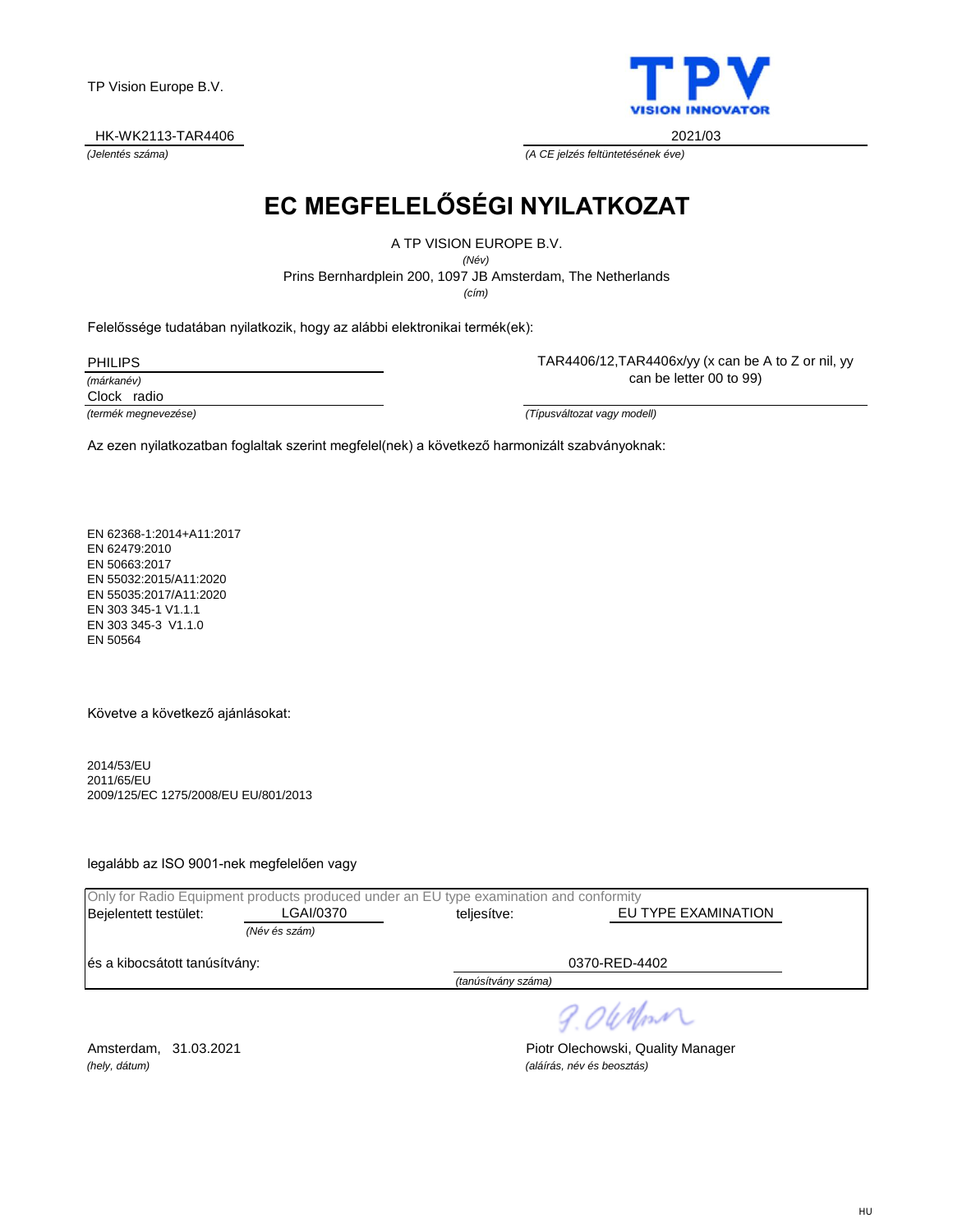#### HK-WK2113-TAR4406 2021/03

**VISION INNOVATOR** 

TAR4406/12,TAR4406x/yy (x can be A to Z or nil, yy can be letter 00 to 99)

*(Документ №) (Година на поставяне на CE маркировката)*

### **CE Декларация за съответствие**

*(адрес)* Prins Bernhardplein 200, 1097 JB Amsterdam, The Netherlands Ние, TP VISION EUROPE B.V. *(Име)*

Декларираме на наша отговорност, че електрическият(те) уред(и):

PHILIPS

*(търговска марка)*

Clock radio

*(описание на продукта(ите)) (Серия или модел)*

Към който(които) се отнася тази декларация е(са) в съответствие със следните установени стандарти:

EN 62368-1:2014+A11:2017 EN 62479:2010 EN 50663:2017 EN 55032:2015/A11:2020 EN 55035:2017/A11:2020 EN 303 345-1 V1.1.1 EN 303 345-3 V1.1.0 EN 50564

В съответствие с директиви:

2014/53/EU 2011/65/EU 2009/125/EC 1275/2008/EU EU/801/2013

и са произведени под система за качествен контрол най-малко в съответствие с ISO 9001 или

| Only for Radio Equipment products produced under an EU type examination and conformity |               |                        |                     |  |
|----------------------------------------------------------------------------------------|---------------|------------------------|---------------------|--|
| Известяващата                                                                          | LGAI/0370     | извърши:               | EU TYPE EXAMINATION |  |
| ИНСТИТУЦИЯ:                                                                            | (Име и номер) |                        |                     |  |
| И издаде сертификат:                                                                   |               |                        | 0370-RED-4402       |  |
|                                                                                        |               | (номер на сертификата) |                     |  |

9.06 Mont

*(място, дата) (подпис, име и длъжност)*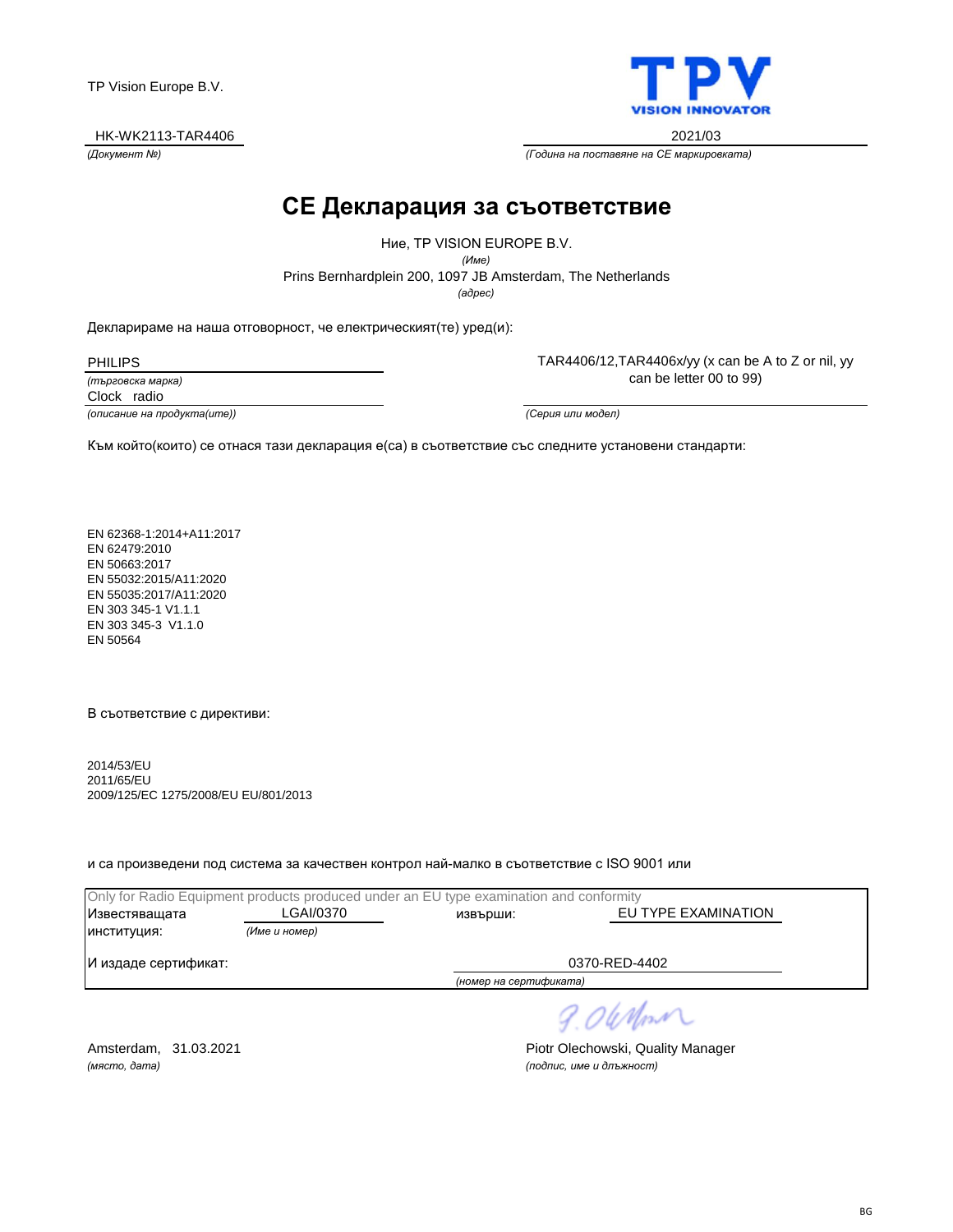#### HK-WK2113-TAR4406 2021/03

**VISION INNOV ATOR** 

*(Číslo zprávy) (Rok udělění známky CE)*

### **Prohlášení o shodě v EU**

*(adresa)* Prins Bernhardplein 200, 1097 JB Amsterdam, The Netherlands My, TP VISION EUROPE B.V. *(Jméno)*

Prohlašujeme na svou odpovědnost, že elektrický výrobek:

PHILIPS

*(značka)*

Clock radio

TAR4406/12,TAR4406x/yy (x can be A to Z or nil, yy can be letter 00 to 99)

*(popis výrobku) (Typ verze nebo model)*

na nějž se toto prohlášení vztahuje, je ve shodě s následujícími harmonizovanými normami:

EN 62368-1:2014+A11:2017 EN 62479:2010 EN 50663:2017 EN 55032:2015/A11:2020 EN 55035:2017/A11:2020 EN 303 345-1 V1.1.1 EN 303 345-3 V1.1.0 EN 50564

Následovaných ustanoveními Směrnic:

2014/53/EU 2011/65/EU 2009/125/EC 1275/2008/EU EU/801/2013

A jsou vyráběny v systému řízení kvality minimálně ve shodě s ISO 9001 nebo

|                     | Only for Radio Equipment products produced under an EU type examination and conformity |                     |                     |
|---------------------|----------------------------------------------------------------------------------------|---------------------|---------------------|
| Kompetentní orgán:  | LGAI/0370                                                                              | provedl:            | EU TYPE EXAMINATION |
|                     | (Název a číslo)                                                                        |                     |                     |
| a vydal certifikát: |                                                                                        | 0370-RED-4402       |                     |
|                     |                                                                                        | (číslo certifikátu) |                     |
|                     |                                                                                        |                     | 9. OWNM             |

*(místo, datum) (podpis, jméno a funkce)*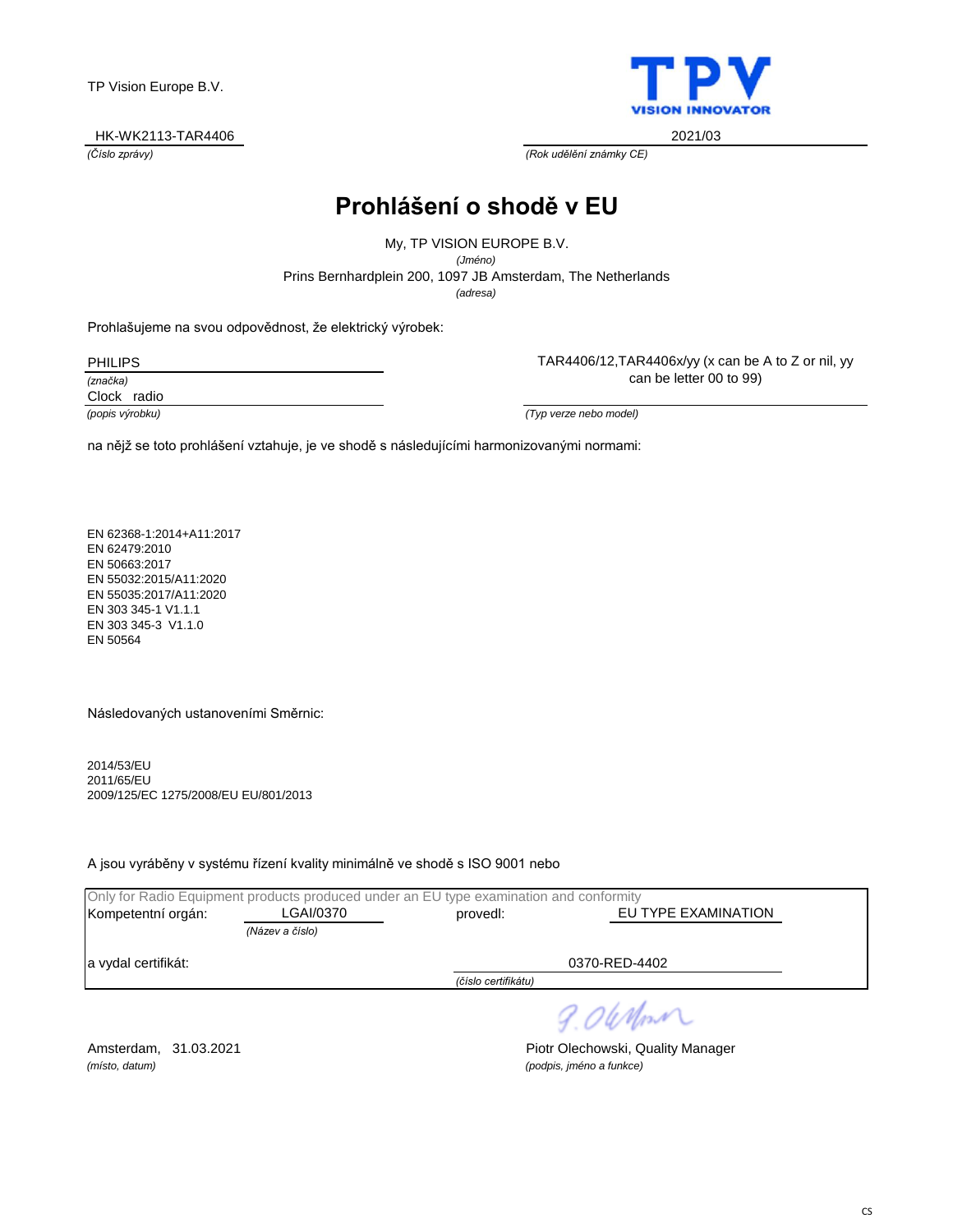#### HK-WK2113-TAR4406 2021/03



*(Broj izvještaja) (Godina ishođenja CE oznake)*

### **Izjava o sukladnosti**

*(Adresa)* Prins Bernhardplein 200, 1097 JB Amsterdam, The Netherlands Mi, TP VISION EUROPE B.V. *(Ime)*

Odgovorno izjavljujemo da je elektični uređaj(i):

PHILIPS

*(Naziv robne marke)* Clock radio

TAR4406/12,TAR4406x/yy (x can be A to Z or nil, yy can be letter 00 to 99)

*(opis proizvoda) (Tipska oznaka ili model)*

Na koje se ova izjava odnosi zadovoljava sljedeće usklađene norme:

EN 62368-1:2014+A11:2017 EN 62479:2010 EN 50663:2017 EN 55032:2015/A11:2020 EN 55035:2017/A11:2020 EN 303 345-1 V1.1.1 EN 303 345-3 V1.1.0 EN 50564

Slijedom odredbi:

2014/53/EU 2011/65/EU 2009/125/EC 1275/2008/EU EU/801/2013

najmanje u skladu sa normom ISO 9001 ili

|                      | Only for Radio Equipment products produced under an EU type examination and conformity |                |                     |  |
|----------------------|----------------------------------------------------------------------------------------|----------------|---------------------|--|
| Nadležno tijelon:    | LGAI/0370                                                                              | Izveden:       | EU TYPE EXAMINATION |  |
|                      | (Ime i broj)                                                                           |                |                     |  |
| I izdana je potvrda: |                                                                                        |                | 0370-RED-4402       |  |
|                      |                                                                                        | (Broj potvrde) |                     |  |
|                      |                                                                                        |                | 9. OleMonn          |  |

*(Mjesto ,datum) (Potpis,ime i radno mjesto)*

Amsterdam, 31.03.2021 **Piotr Olechowski, Quality Manager** Piotr Olechowski, Quality Manager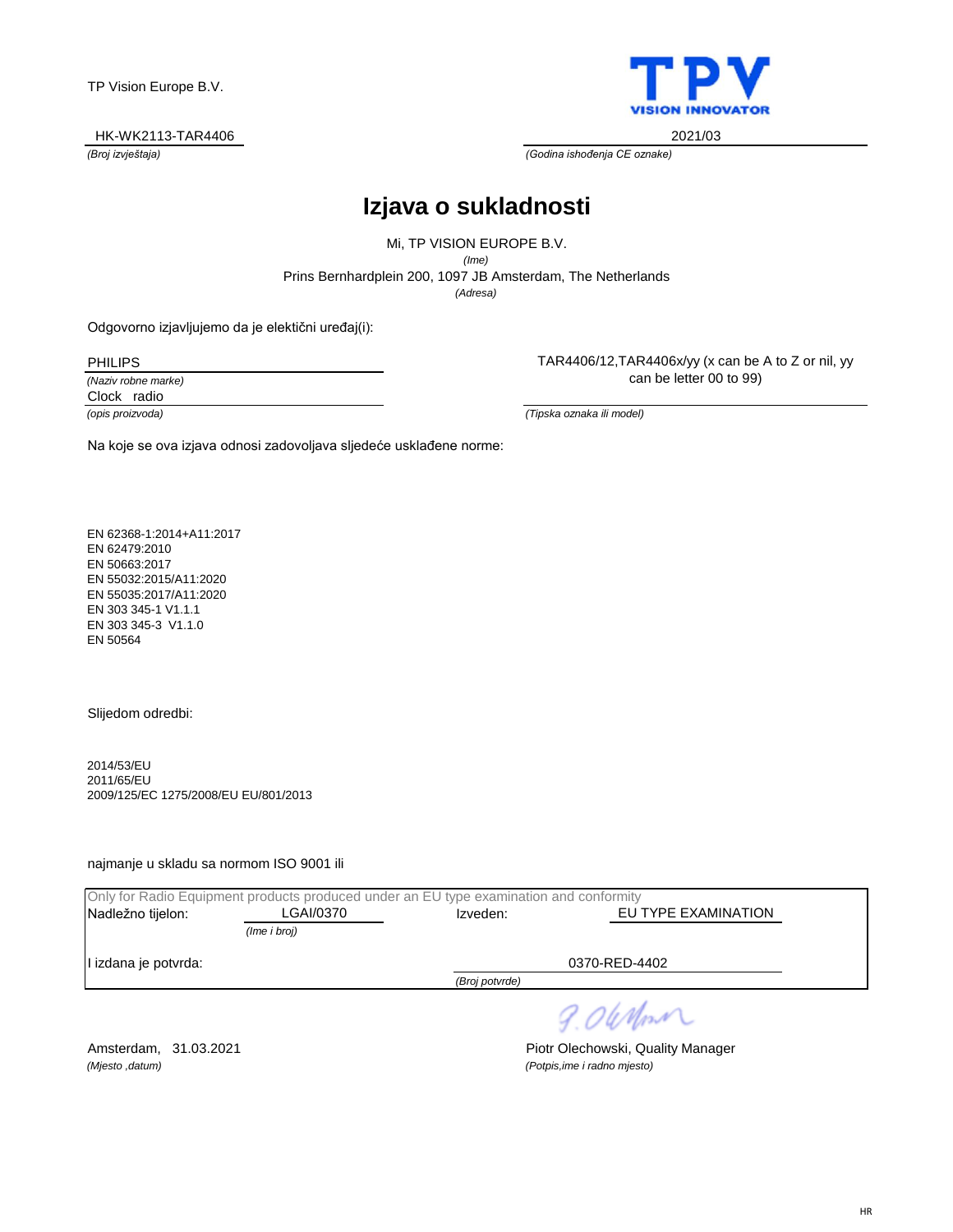#### HK-WK2113-TAR4406 2021/03



*(Številka poročila) (Leto namstitve CE znaka)*

### **Izjava o skladnosti**

*(Naslov)* Prins Bernhardplein 200, 1097 JB Amsterdam, The Netherlands Mi, TP VISION EUROPE B.V. *(Ime)*

S polno odgovornostjo izjavljamo:

PHILIPS

*(Ime znamke)*

Clock radio

TAR4406/12,TAR4406x/yy (x can be A to Z or nil, yy can be letter 00 to 99)

*(Opis proizvoda) (Tip, verzija ali model)*

Na katerega se nanaša ta izjava je skladen z naslednjimi harmoniziranimi standardi:

EN 62368-1:2014+A11:2017 EN 62479:2010 EN 50663:2017 EN 55032:2015/A11:2020 EN 55035:2017/A11:2020 EN 303 345-1 V1.1.1 EN 303 345-3 V1.1.0 EN 50564

V skladu z naslednjimi odločbami:

2014/53/EU 2011/65/EU 2009/125/EC 1275/2008/EU EU/801/2013

In so proizvedeni v skladu s shemo kakovosti najmanj v skladu z ISO 9001 ali CENELEC stalnimi dokumenti

|                        |                   | Only for Radio Equipment products produced under an EU type examination and conformity |                     |  |  |
|------------------------|-------------------|----------------------------------------------------------------------------------------|---------------------|--|--|
| Priglašeno organ:      | LGAI/0370         | Izvršeno:                                                                              | EU TYPE EXAMINATION |  |  |
|                        | (Ime in številka) |                                                                                        |                     |  |  |
| Izdaja certifikat:     |                   |                                                                                        | 0370-RED-4402       |  |  |
| (Številka certifikata) |                   |                                                                                        |                     |  |  |
|                        |                   |                                                                                        |                     |  |  |

9. OleMon

*(Kraj, datum) (Podpis, Ime in funkcija)*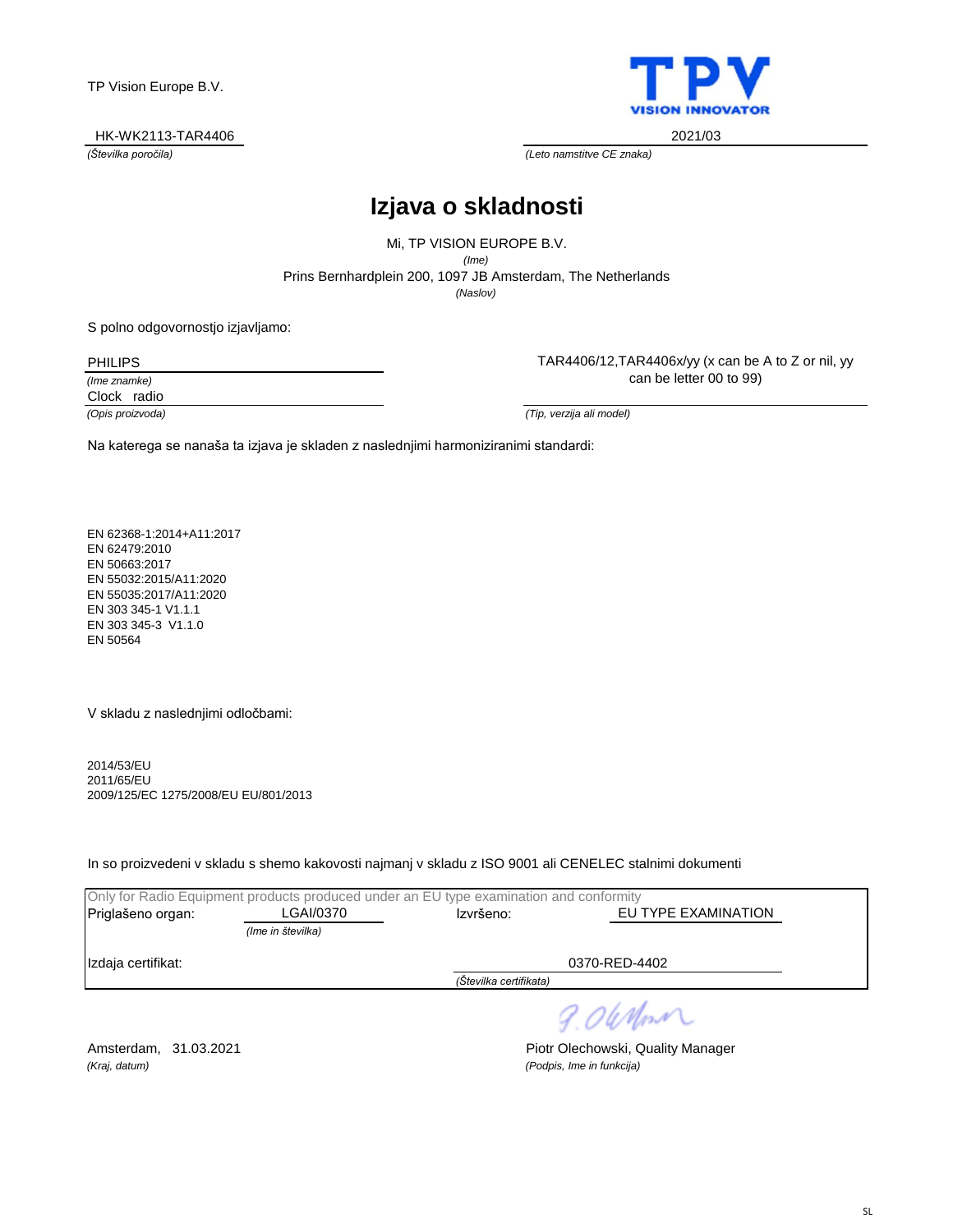#### HK-WK2113-TAR4406 2021/03



TAR4406/12,TAR4406x/yy (x can be A to Z or nil, yy

*(Č. dokumentu) (Rok, kedy bola CE značka pridelená)*

### **EC Vyhlásenie o zhode**

*(adresa)* Prins Bernhardplein 200, 1097 JB Amsterdam, The Netherlands My, TP VISION EUROPE B.V. *(Názov spoločnosti)*

Prehlasujeme v našej zodpovednosti, že elektrický výrobok (výrobky):

| 'HII IP |  |
|---------|--|
|---------|--|

*(značka)*

Clock radio

can be letter 00 to 99)

*(popis produktu) (Typ, verzia alebo model)*

Produkty, ktorých sa toto vyhlásenie týka, sú v súlade s nasledovnými harmonizovanými normami:

EN 62368-1:2014+A11:2017 EN 62479:2010 EN 50663:2017 EN 55032:2015/A11:2020 EN 55035:2017/A11:2020 EN 303 345-1 V1.1.1 EN 303 345-3 V1.1.0 EN 50564

V súlade s nasledovnými ustanoveniami:

2014/53/EU 2011/65/EU 2009/125/EC 1275/2008/EU EU/801/2013

A sú vyrobené podľa osnov kvality a prinajmenšom v súlade s ISO 9001 alebo CENELEC ustanoveniami

|                                          |                 | Only for Radio Equipment products produced under an EU type examination and conformity |  |  |
|------------------------------------------|-----------------|----------------------------------------------------------------------------------------|--|--|
| Oboznámený orgán:                        | LGAI/0370       | EU TYPE EXAMINATION<br>vykonané:                                                       |  |  |
|                                          | (Názov a číslo) |                                                                                        |  |  |
| 0370-RED-4402<br>A vystavený certifikát: |                 |                                                                                        |  |  |
|                                          |                 | (číslo certifikátu)                                                                    |  |  |
|                                          |                 |                                                                                        |  |  |

9.06 Mon

*(miesto, dátum) (podpis, meno a funkcia)*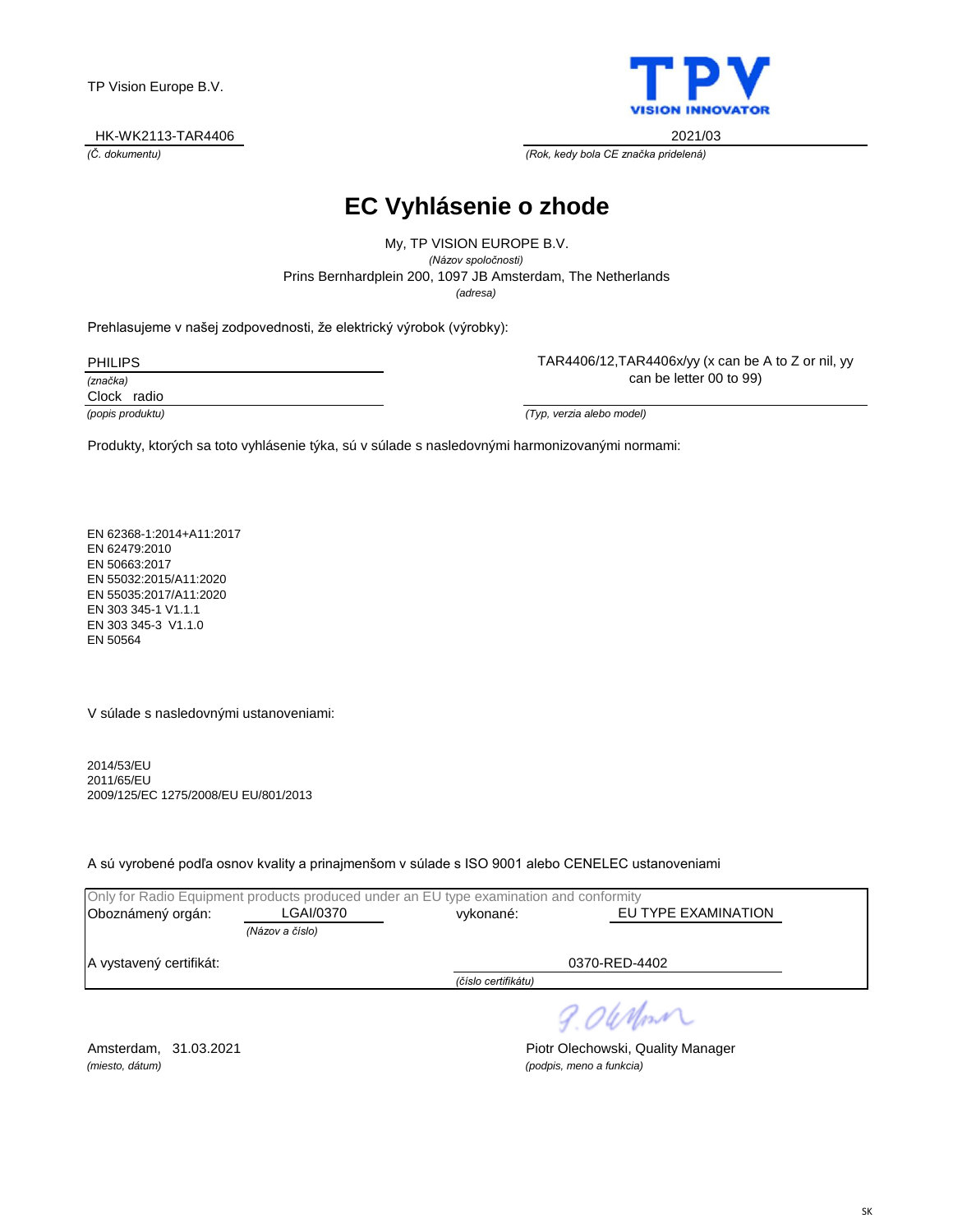#### HK-WK2113-TAR4406 2021/03



*(Ziņojums Nr) (Gads kurā CE zīme ieviesta)*

### **EC deklarācija atbilstība**

*(adresă)* Prins Bernhardplein 200, 1097 JB Amsterdam, The Netherlands Mēs, TP VISION EUROPE B.V. *(vārds)*

deklarēt zem vai atbildība ka, elektronisks produkts:

PHILIPS

*(fabrikas marka vārds)* Clock radio

TAR4406/12,TAR4406x/yy (x can be A to Z or nil, yy can be letter 00 to 99)

*(produkta apraksts) (Tips, versija vai modelis)*

Kam ši deklarācija atbilst ir apliecināt ar sekojošiem saskaņotiem standartiem:

EN 62368-1:2014+A11:2017 EN 62479:2010 EN 50663:2017 EN 55032:2015/A11:2020 EN 55035:2017/A11:2020 EN 303 345-1 V1.1.1 EN 303 345-3 V1.1.0 EN 50564

Sekojot noteikumiem:

2014/53/EU 2011/65/EU 2009/125/EC 1275/2008/EU EU/801/2013

Tiek ražots zem kvalitātes sistēma kas ir apstiprināta ar ISO 9001 vai CENELEC pastāvošiem dokumentiem

|                          |                   | Only for Radio Equipment products produced under an EU type examination and conformity |                     |  |
|--------------------------|-------------------|----------------------------------------------------------------------------------------|---------------------|--|
| Reģistrēta galvenā daļa: | LGAI/0370         | paveikts:                                                                              | EU TYPE EXAMINATION |  |
|                          | (vārds un numurs) |                                                                                        |                     |  |
| IUn izveido sertifikātu: |                   |                                                                                        | 0370-RED-4402       |  |
|                          |                   | (sertifikāta numurs)                                                                   |                     |  |
|                          |                   |                                                                                        | 9.0 When            |  |

Amsterdam, 31.03.2021 **Piotr Olechowski, Quality Manager** *(vieta, datums) (parskts, vārds un amatpienākums)*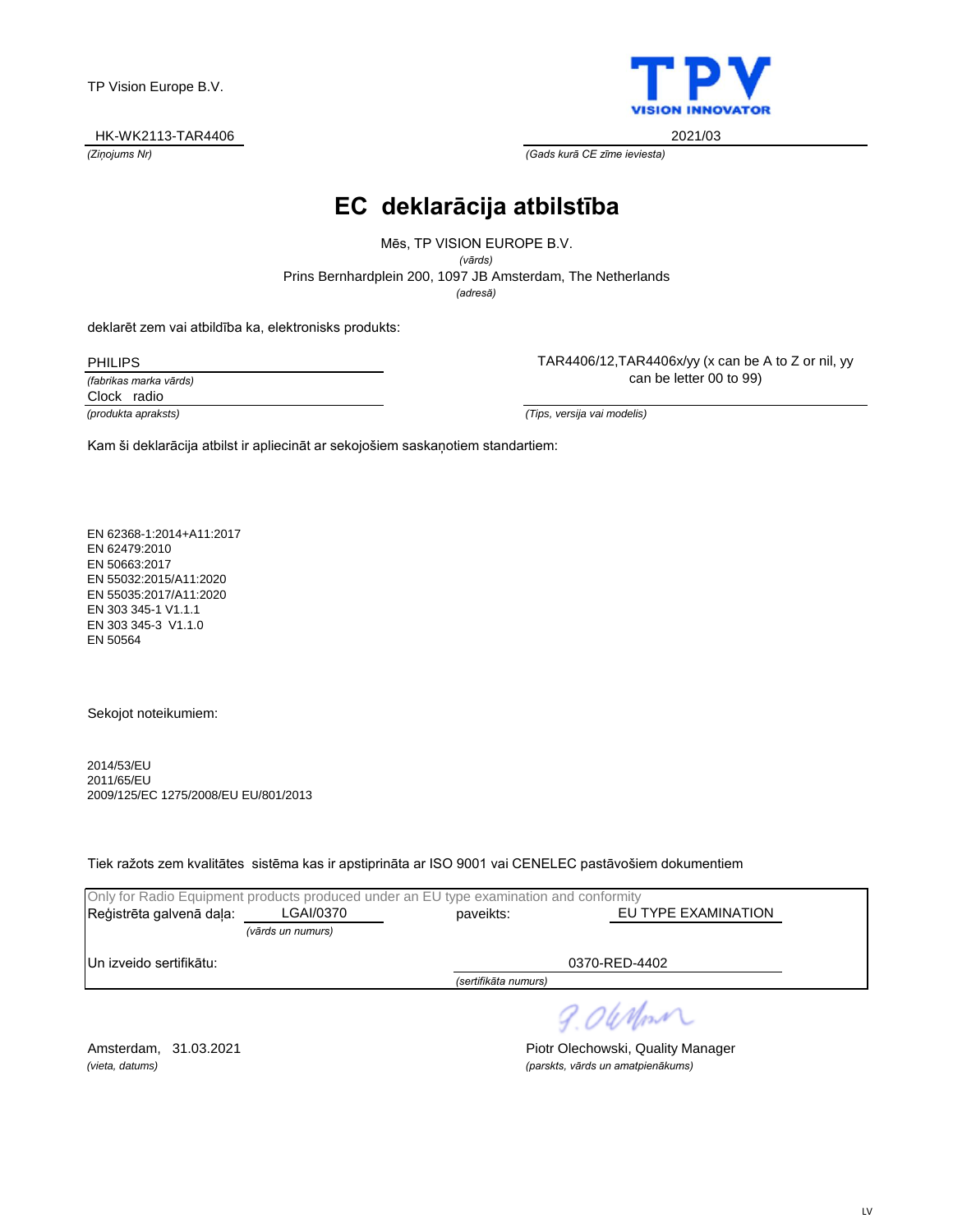#### HK-WK2113-TAR4406 2021/03



*(Pranešimo Nr.) (Metai, kada CE patvirtino)*

# **EC ATITIKTIES DEKLARACIJA**

*(adresas)* Prins Bernhardplein 200, 1097 JB Amsterdam, The Netherlands Mes, TP VISION EUROPE B.V. *(Pavadinimas)*

Deklaruojame, kad elektronikos gaminys (-iai):

PHILIPS

*(firmos ženklo pavadinimas)* Clock radio

TAR4406/12,TAR4406x/yy (x can be A to Z or nil, yy can be letter 00 to 99)

*(gaminio aprašymas) (Tipas arba modelis)*

Pagal šią deklaraciją atitinka toliau nurodytus standartus:

EN 62368-1:2014+A11:2017 EN 62479:2010 EN 50663:2017 EN 55032:2015/A11:2020 EN 55035:2017/A11:2020 EN 303 345-1 V1.1.1 EN 303 345-3 V1.1.0 EN 50564

Atitinka tokias nuostatas:

2014/53/EU 2011/65/EU 2009/125/EC 1275/2008/EU EU/801/2013

Pagaminta atitinkant visus kokybės reikalavimus pagal ISO 9001 ar CENELEC nuolatinius dokumentus

|                          | Only for Radio Equipment products produced under an EU type examination and conformity |                                 |               |  |
|--------------------------|----------------------------------------------------------------------------------------|---------------------------------|---------------|--|
| Informuota istaiga:      | LGAI/0370                                                                              | EU TYPE EXAMINATION<br>atlikta: |               |  |
|                          | (Pavadinimas ir numeris)                                                               |                                 |               |  |
| ISertifikatas išleistas: |                                                                                        |                                 | 0370-RED-4402 |  |
| (sertifikato numeris)    |                                                                                        |                                 |               |  |
|                          |                                                                                        |                                 | ____          |  |

9. OWnm

Amsterdam, 31.03.2021 **Piotr Olechowski, Quality Manager** *(vieta, data) (parašas, vardas, pavardė ir pareigos)*